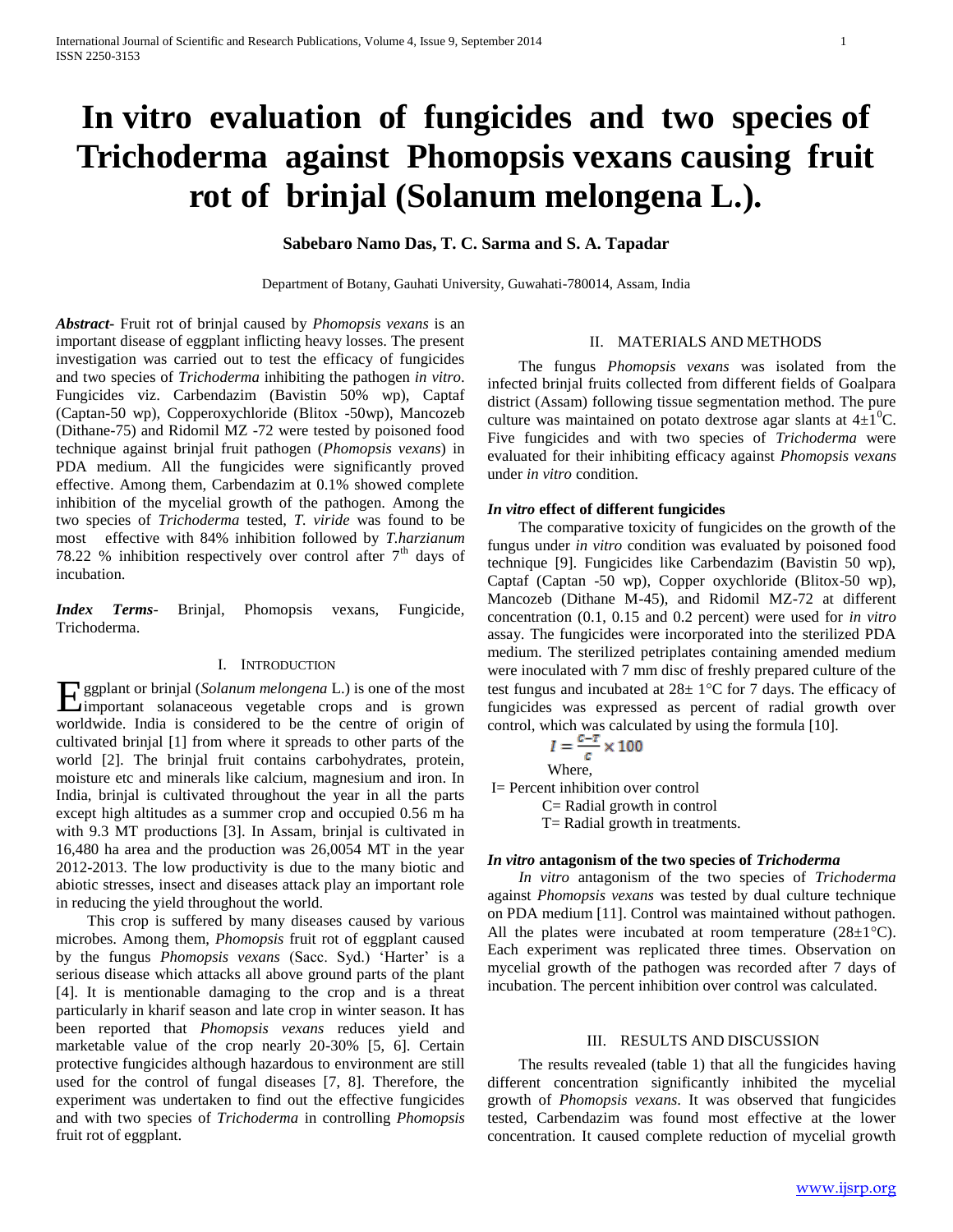i.e. 100 percent (@ 0.1%); while Captan at higher concentration (@ 0.2%) caused highest reduction of mycelial growth 85.2 percent followed by Copper oxychloride 84 percent, Mancozeb 70.4 percent and Ridomil 67.1 percent at the same concentration over control. The findings of the present investigation are well supported by the findings of [12, 13, 14] who reported that Bavistin (Carbendazim) at lowest concentrations completely inhibited the mycelial growth of *Phomopsis vexans*. Islam *et al*. [15] also reported Bavistin as effective fungicide against *P.vexans.*

**Table 1:** *In vitro* **evaluation of fungicides against** *Phomopsis vexans.*

| SL. | <b>Fungicides</b>     | Percent inhibition of mycelia<br>growth |      |      |             |
|-----|-----------------------|-----------------------------------------|------|------|-------------|
| No. |                       | Concentration (%)                       |      |      | <b>Mean</b> |
|     |                       | 0.10                                    | 0.15 | 0.20 |             |
| 1.  | Carbendazim           | 100                                     | 100  | 100  | 100         |
| 2.  | Captan                | 83.4                                    | 85   | 85.2 | 84.5        |
| 3.  | Copper<br>oxychloride | 81.1                                    | 82   | 84   | 82.3        |
| 4.  | Mancozeb              | 60.3                                    | 69.3 | 70.4 | 66.7        |
| 5.  | Ridomil               | 53.4                                    | 59.4 | 67.1 | 59.9        |

# **Effect of two species of** *Trichoderma* **on mycelial growth of**  *Phomopsis vexans*.

 Antagonistic fungi viz. *Trichoderma harzianum* and *T.viride* were isolated from the soil samples of brinjal rhizosphere. The identification was confirmed according to the identification key [16] based on the branching of conidiophores, shape of phialides, emergence and shape of phialospores. The two fungal cultures isolated from soil were found to have inhibitory effect on the mycelial growth of the pathogen (table 2) and data showed that degree of inhibition was maximum with *T. viride* ( 84%) followed by *T.harzianum* (78.22 %) after  $7<sup>th</sup>$  days of incubation. *T.viride* was found highly effective in comparison to *T.harzianum*. The present findings are found in agreement with the works of Jadeja [17].

# **Table 2: Effect of two species of Trichoderma on mycelia growth of Phomopsis vexan.**

| SL. | <b>Treatments</b>  | $\frac{0}{0}$<br>inhibition | оf |
|-----|--------------------|-----------------------------|----|
| No. |                    | mycelial growth             |    |
|     | Trichoderma viride | 84 %                        |    |
|     | T. harzianum       | 78 22 %                     |    |

### ACKNOWLEDGEMENT

 The first author acknowledges the UGC for financially supporting the work under Faculty Improvement Programme and HOD, Department of Botany for providing laboratory facilities for the research work.

#### **REFERENCES**

- [1] Thompson C.H. and Kelly C.W., Vegetable crops. Mc Grew Hill Book Co. Inc. USA. (1957).
- [2] Chaudhury B. and Kalda T.S., Brinjal: A vegetative of the masses. *Indian Hort*., **12**, (1968), pp. 21-22.
- [3] Anonymous, Fertilizer statistics 2007-2008 (2008).
- [4] Das B.H., Studies on Phomopsis fruit rot of brinjal. An M.S. Thesis. Department of plant pathology, Bangladesh Agricultural University, Mymensingh, (1998), pp. 29- 64.
- [5] Jain M.R. and Bhatnagar M.K., Efficacy of certain chemicals in the control of fruit rot of brinjal. *Pesticides,* **14**, (1980), pp. 27- 28.
- [6] Kaur S., Kaur R., Kaur P. and Singh D., Studies on wilt and fruit rot of brinjal caused by *Fusarium semitectum*. Indian Phytopathology, **38**, (1985), pp. 736- 738.
- [7] Nwankiti A.O., Kalu A.D. and Ene L.S.O., Seed yam production by minisett technique. Varietals responses to curing treatment as alternative to control seed dressing. Nigerian Journal of plant protection, **13,** (1990), pp. 1-5.
- [8] Vaish D.K and Sinha A.P., Determination of tolerance in *Rhizoctonia solani*, *Trichoderma virens* and *Trichoderma* sp. (isolate 20) to systemic fungicides. *Indian Journal of plant pathol.,* **21**(1-2), (2003), pp. 48- 50.
- [9] Nene Y.L., Fungicides in plant disease control. Oxford and IBH publ. Co. New Delhi, (1971), 386.
- [10] Vincent J.M., Distortion of fungal hyphae in presence of certain inhibitors. Nature, **159**, (1947), 850.
- [11] Dhingra O.D. and Sinclair J.B., Basic plant pathology Methods. CRC Press, Florida, (1985), 325.
- [12] Sabalpara A.N., Patel D.U., Pandya J.R. and Chawda S.K., Evaluation of fungicides against *Phomopsis vexans*. J. Mycol. pl.pathol., vol. **39** (3), (2009) 55.
- [13] Muneeshwar S., Razdan V.K. and Mohd R., *In vitro* evaluation of fungicides and biocontrol agents against brinjal leaf blight and fruit rot pathogen *Phomopsis vexans* (Sacc. and Syd.) Harter. A Quarterly Journal life sciences, **9** (3), (2012) 327-332.
- [14] Hossain M.I., Islam M.R., Uddin M.N., Arifuzzaman S.M. and Hasan G.N., Control of *Phomopsis* blight of eggplant through fertilizer and fungicides management. Int. J. Agril. Res. Innov. & Tech.., **3** (1), (2013) 66- 72.
- [15] Islam S.J., Sitansu P. and Pan S., Chemical control of leaf blight and fruit rot of brinjal caused by *Phomopsis vexans*, Indian Journal of Mycological Research**, 27** (2), (1989), 159- 163.
- [16] Rifai M.A., A revision of the genus *Trichoderma*, Mycological paper, No. 116. Commonwealth Mycological Institute, Association of Applied Biologists, Kew, Surrey, England. (1969).
- [17] Jadeja K.B., Evaluation of different herbicides, fungicides, phytoextracts and bioagents against *Phomopsis vexans* causing stem and branch blight in Brinjal. *J. Mycol. pl. pathol***., 33** (3), (2003), 446-450.

#### AUTHORS

**First Author –** Sabebaro Namo Das, M.Sc., M.Phil. Department of Botany, Gauhati University. tarunchandrasarma@yahoo.com **Second Author –** T. C. Sarma, M.Sc., Ph.D., Associate Professor, Department of Botany, Gauhati University.

sabebaro.das@gmail.com

**Third Author –** S. A Tapadar, M. Sc., Department of Botany, Gauhati University.

**Corresponding Author –** T. C. Sarma, M.Sc., Ph.D., Associate Professor, Department of Botany, Gauhati University. sabebaro.das@gmail.com, 09957903390